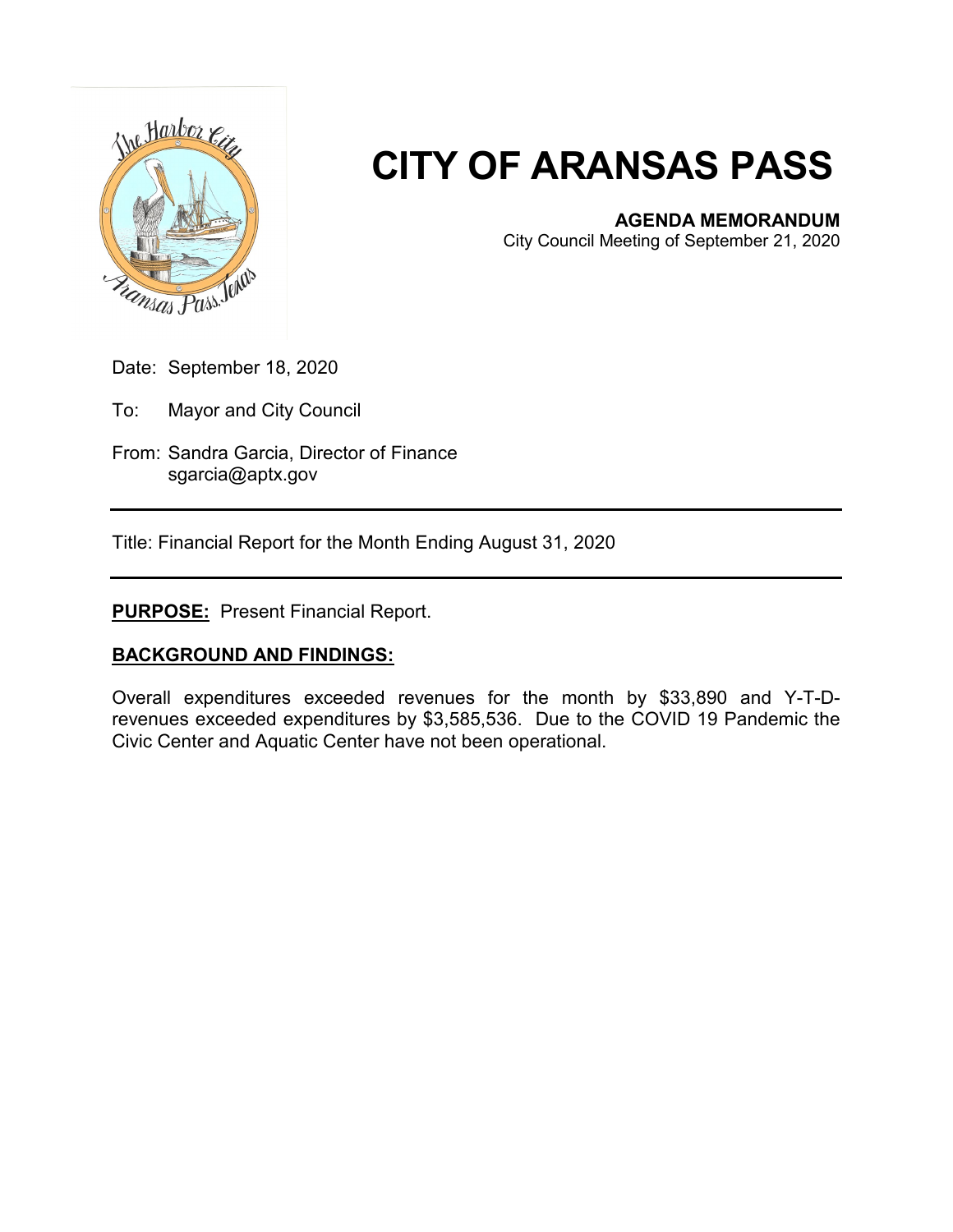#### **City of Aransas Pass Financial Report Month The Ending August 31, 2020**

|                               | <b>Current</b>  |                       |                      |                   | Remaining |
|-------------------------------|-----------------|-----------------------|----------------------|-------------------|-----------|
|                               | <b>Budgeted</b> | <b>Current Actual</b> | <b>Annual Budget</b> | <b>YTD Actual</b> | Budget %* |
| <b>General Fund</b>           |                 |                       |                      |                   |           |
| Revenue                       | 560,884         | 579,110               | 10,474,625           | 11,449,264        | $-9.30%$  |
| Expenditures                  | 780,544         | 721,857               | 10,448,002           | 9,014,032         | 13.72%    |
|                               | (219, 660)      | (142, 747)            | 26,622               | 2,435,232         |           |
|                               |                 |                       |                      |                   |           |
| <b>Debt Service Fund</b>      |                 |                       |                      |                   |           |
| Revenue                       | 10,905          | 18,721                | 1,780,462            | 1,983,462         | $-11.40%$ |
| Expenditures                  |                 |                       | 1,713,063            | 1,667,101         | 2.68%     |
|                               | 10,905          | 18,721                | 67,399               | 316,361           |           |
| <b>Water &amp; Sewer Fund</b> |                 |                       |                      |                   |           |
| Revenue                       | 338,200         | 433,680               | 4,082,143            | 4,071,650         | 0.26%     |
| Expenditures                  | 336,006         | 284,451               | 5,026,284            | 3,054,416         | 39.23%    |
|                               | 2,194           | 149,229               | (944, 141)           | 1,017,234         |           |
|                               |                 |                       |                      |                   |           |
| <b>Harbor Fund</b>            |                 |                       |                      |                   |           |
| Revenue                       | 8,594           | 10,146                | 339,500              | 325,644           | 4.08%     |
| Expenditures                  | 11,745          | 11,140                | 359,825              | 174,245           | 51.57%    |
|                               | (3, 151)        | (994)                 | (20, 325)            | 151,399           |           |
| <b>Aquatics Center</b>        |                 |                       |                      |                   |           |
| Revenue                       | 33,328          |                       | 348,000              | 11,054            | 96.82%    |
| Expenditures                  | 127,703         | 13,095                | 521,334              | 233,210           | 55.27%    |
|                               | (94, 375)       | (13,095)              | (173, 334)           | (222, 157)        |           |
|                               |                 |                       |                      |                   |           |
| <b>Civic Center</b>           |                 |                       |                      |                   |           |
| Revenue                       | 8,792           | 1,550                 | 365,500              | 49,839            | 86.36%    |
| Expenditures                  | 21,503          | 20,776                | 357,698              | 256,333           | 28.34%    |
|                               | (12, 711)       | (19, 226)             | 7,802                | (206, 494)        |           |
| <b>Hotel/Motel Fund</b>       |                 |                       |                      |                   |           |
| Revenue                       | 175             | 26,243                | 272,100              | 157,045           | 42.28%    |
| Expenditures                  | 47,250          | 52,021                | 239,000              | 63,084            | 73.61%    |
|                               | (47, 075)       | (25, 778)             | 33,100               | 93,961            |           |
|                               |                 |                       |                      |                   |           |
| <b>Overall</b>                |                 |                       |                      |                   |           |
| Revenue                       | 960,878         | 1,069,451             | 17,662,330           | 18,047,958        | $-2.18%$  |
| Expenditures                  | 1,324,751       | 1,103,340             | 18,665,207           | 14,462,422        | 22.52%    |
|                               | (363, 873)      | (33,890)              | (1,002,877)          | 3,585,536         |           |

\*The remaining budget percent for Revenues should be 8.37% or less to be on track with budgeted revenues.

\*The remaining budget percent for Expenditures should be 8.37% or greater to be on track with budgeted expenditures.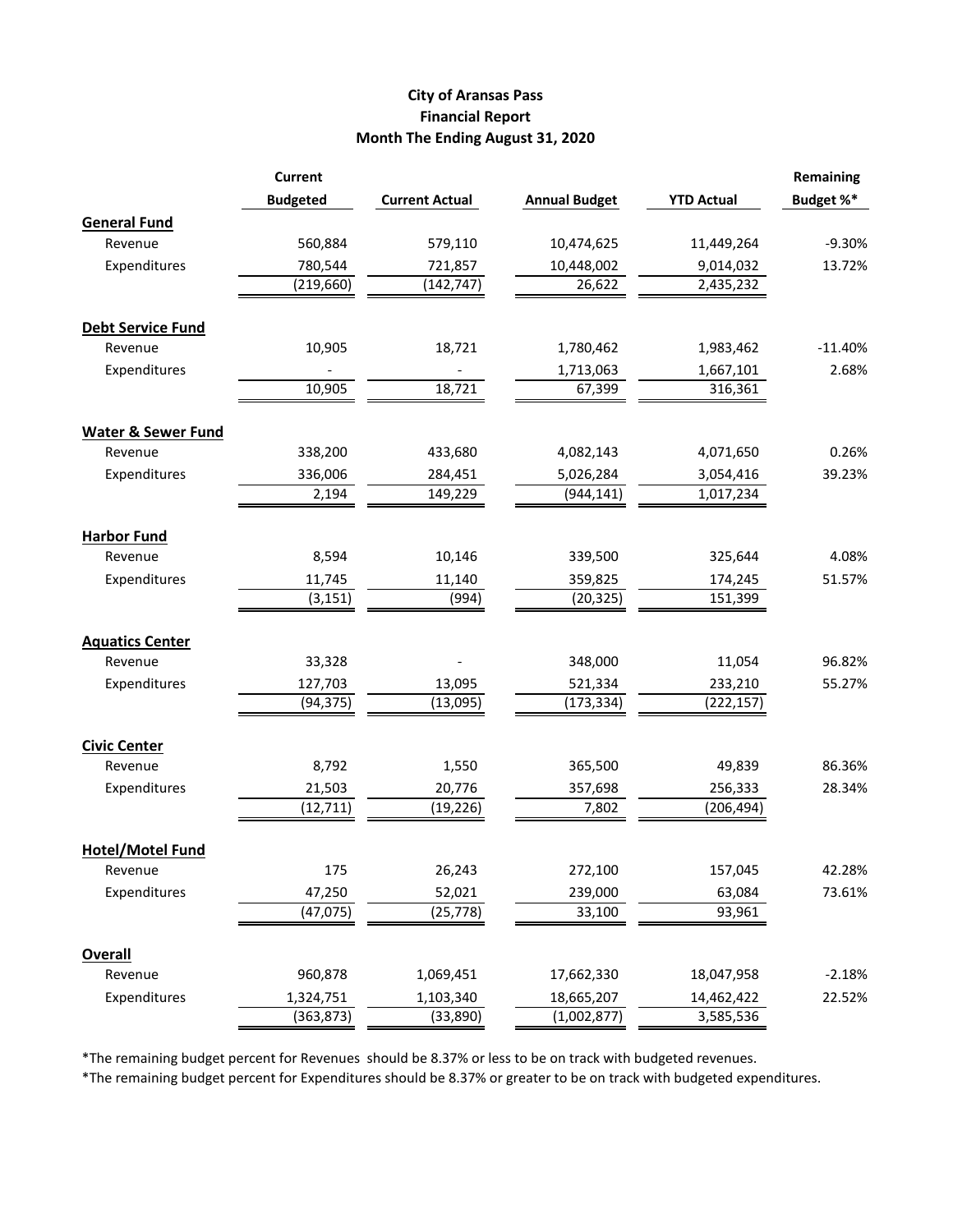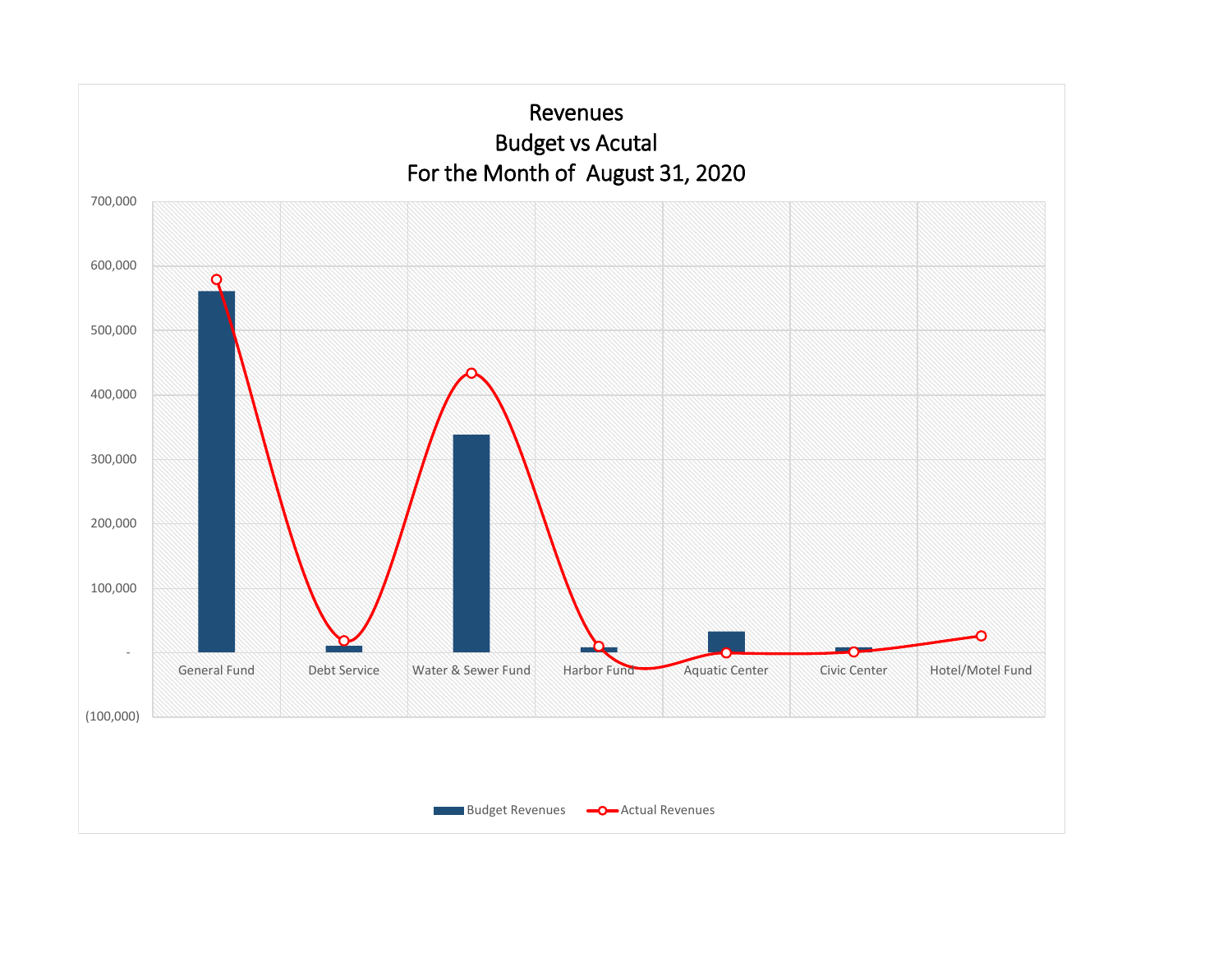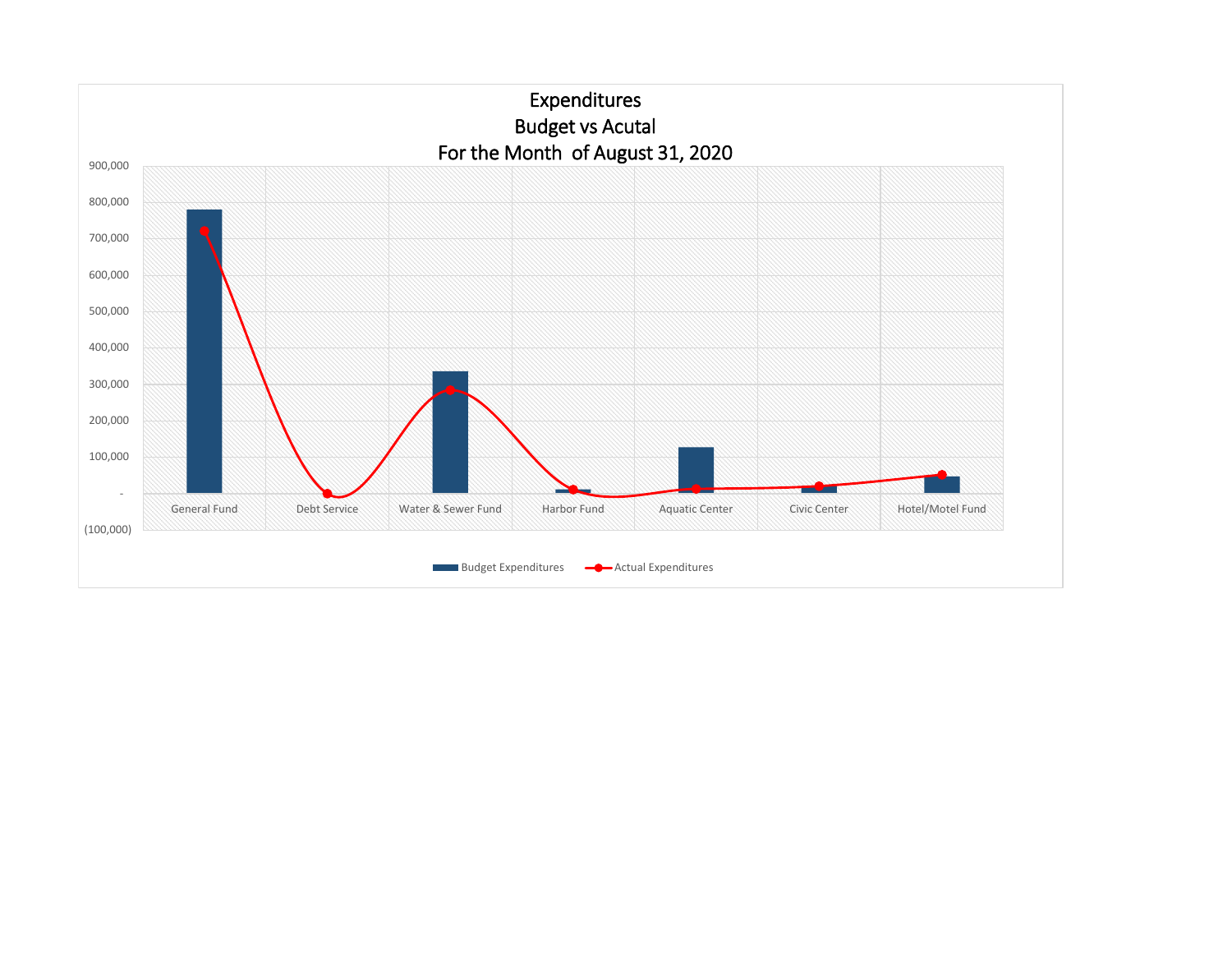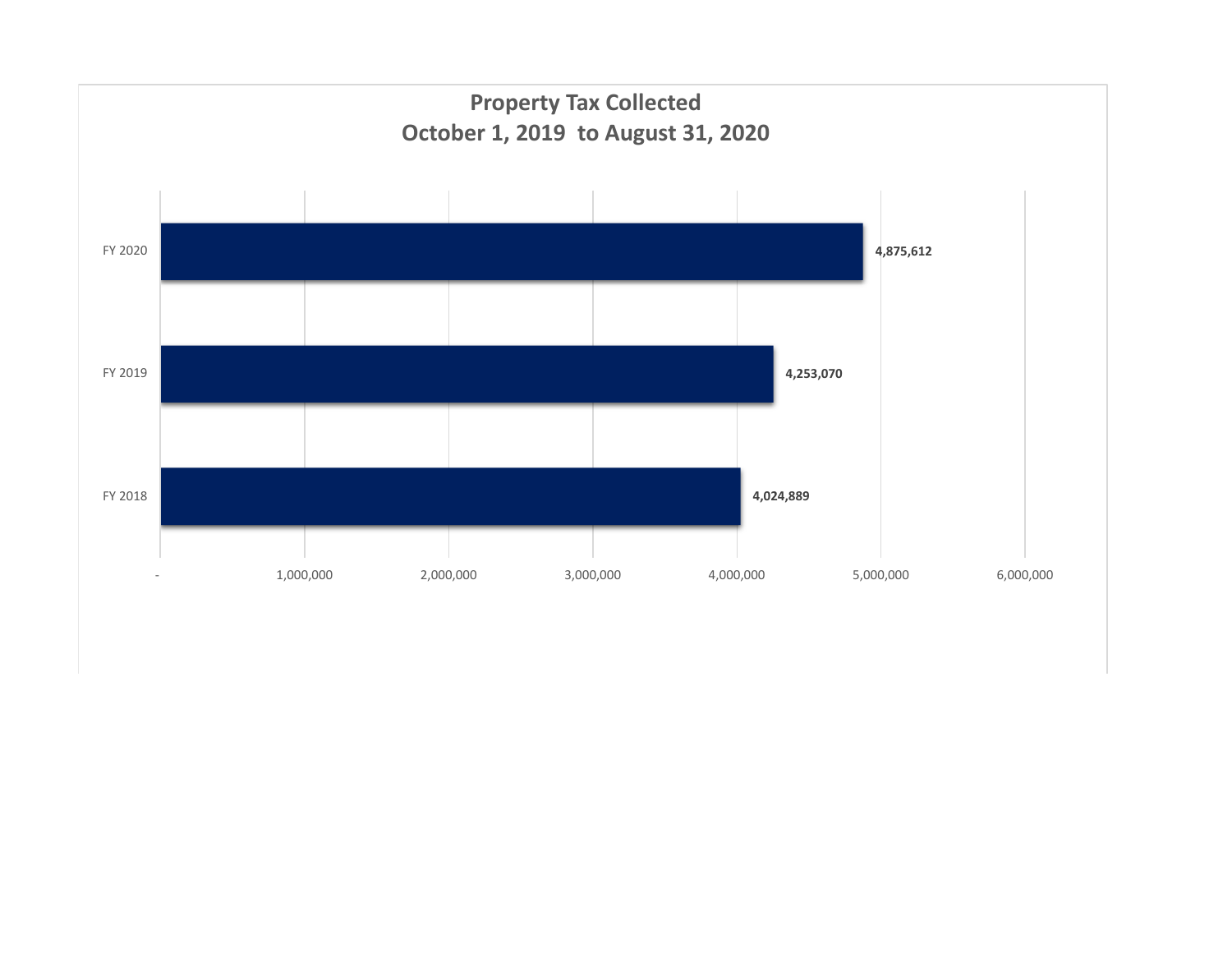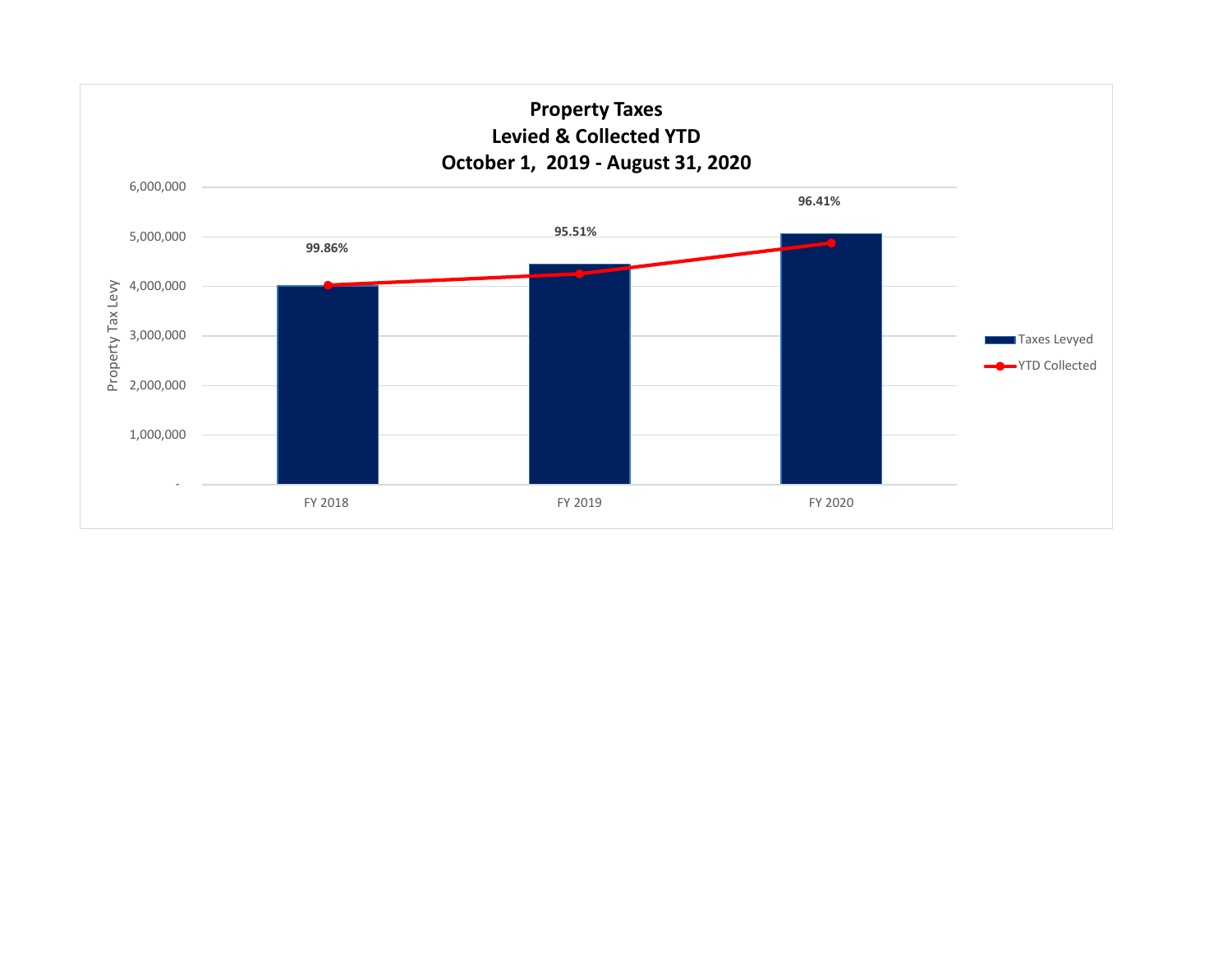